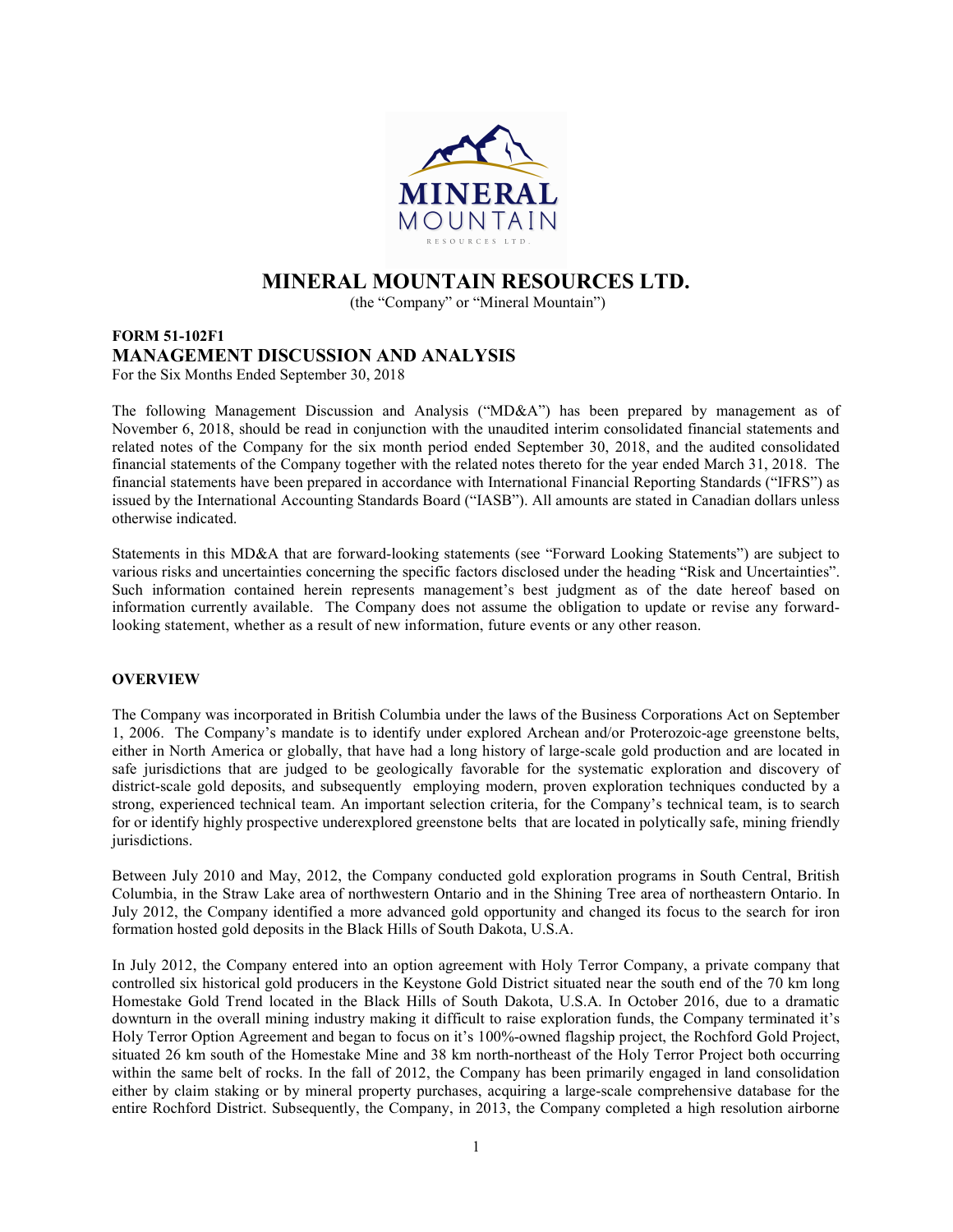EM and Mag survey (HeliTEM) covering the Company's entire land package totaling about 30 sq. mi of the Rochford Gold District. Based on the Company's research and it's comprehensive database, it was concluded that the Rochford District had geological characteristics that were similar to the Homestake Mine host rocks. Following 3D modelling of the Company's airborne survey, at least three large magnetic bodies was outlined and considered to be potential targets. The largest magnetic body occurred in the Standby Mine area where a regional structure through the mine area. The intersection of the regional structure and the deformed and altered iron formation hosting the Standby Mine deposit represented a strong gold target warranting a drill program down plunge from the mine. A 9 hole Phase 1 drilling program was initiated in February, 2018.

The Company's common shares are listed on the TSX Venture Exchange (TSX-V) under the symbol "MMV" and on the OTCQX under the symbol "MNRLF".

## Rochford Gold Project (2012 –present)

As part of the Company's extensive research and geological assessment of the local area's unique gold potential along the Homestake Gold Trend, the Company's technical team identified the Rochford Gold District in 2012 to be a highly prospective, under-explored Proterozoic greenstone belt considered to have the potential to discover other Homestake-style gold hosted iron formation deposits. While conducting field traverses in the Rochford area, the team found that a number of past gold producers were open for claim staking and, it was concluded that this portion of the Homestake Gold Trend hosting several historical small high grade gold producers could be consolidated.

The Rochford Gold District is located 27 kilometers (16 miles) south of the Homestake Mine and is situated along the Homestake Gold Trend and has been traced by mapping for about 70 km (44 miles) in length. Consistent with the Company's mandate, the Rochford District was determined to have a remarkably similar geological environment to the Homestake Mine area. Through due diligence by the Company's technical team, it was determined that the Rochford Gold District had not been the focus of systematic exploration by either major gold producers or by junior mining companies since 1997. In fact, the most serious exploration for gold occurred between 1986 and 1989. Historically, land tenure in the area was fragmented with multiple property owners and, as a result, was never consolidated by past explorers. During the last positive gold cycle the mining industry experienced between 2004 and 2010, exploration in the Rochford District was sporadic and not concentrated. As a result, compared to other major prospective greenstone belts, this district remained largely under-explored primarily because modern exploration techniques, in general, were not employed along the Homestake Gold Trend.

In the fall of 2012 and early 2013, the Company began an aggressive program of land consolidation in the Rochford District initially acquiring, by professional claim staking, a total of 289 unpatented mineral claims covering a number of historical gold producers associated with folded banded iron formation (BIF) for an aggregate acreage of 4,400 acres (1,777.6 hectares). Subsequently, in February 2013, the Company conducted a low level, high resolution helicopter-borne magnetic and electromagnetic survey (HeliTEM) covering a 30 sq. km area encompassing the Company's 289 unpatented mineral claims and a broader area covering the most prospective portion of the Rochford greenstone belt. The survey was able to trace multiple bands of iron formation trending through the project area in a northeast southwest direction, some of which were not exposed on surface.

Following a field assessment of the airborne magnetic and electromagnetic trends and a search of the local mineral titles and ownership, the Company launched an aggressive program of additional land consolidation, entering into an option to purchase agreement for the historical Standby Mine patents and acquiring the most comprehensive database ever assembled for the Rochford Gold District. With the discovery of the Homestake Mine in 1875, a major staking rush took place along the entire Homestake Gold Trend. The Rochford District was blanketed by multiple land holders and ownership along the belt became very fragmented. Beginning in late 2012, the Company, for the first time, consolidated the most prospective land and mineral rights in the Rochford District and assembled the comprehensive database assembled for the Rochford District. The database included historical diamond drilling completed by six major gold companies estimated to exceed \$US 20 million in historical exploration costs.

On March 1, 2016, the Company announced the purchase of two (2) strategically located gold properties totaling 19 unpatented lode mineral claims totaling 380 acres (152 hectares) from BHB Partners, the South Standby and the Cochrane South properties, as well as a comprehensive database consisting of over \$US 20 million is historical exploration costs completed by six major gold companies. On June 22, 2016, the Company staked an additional 37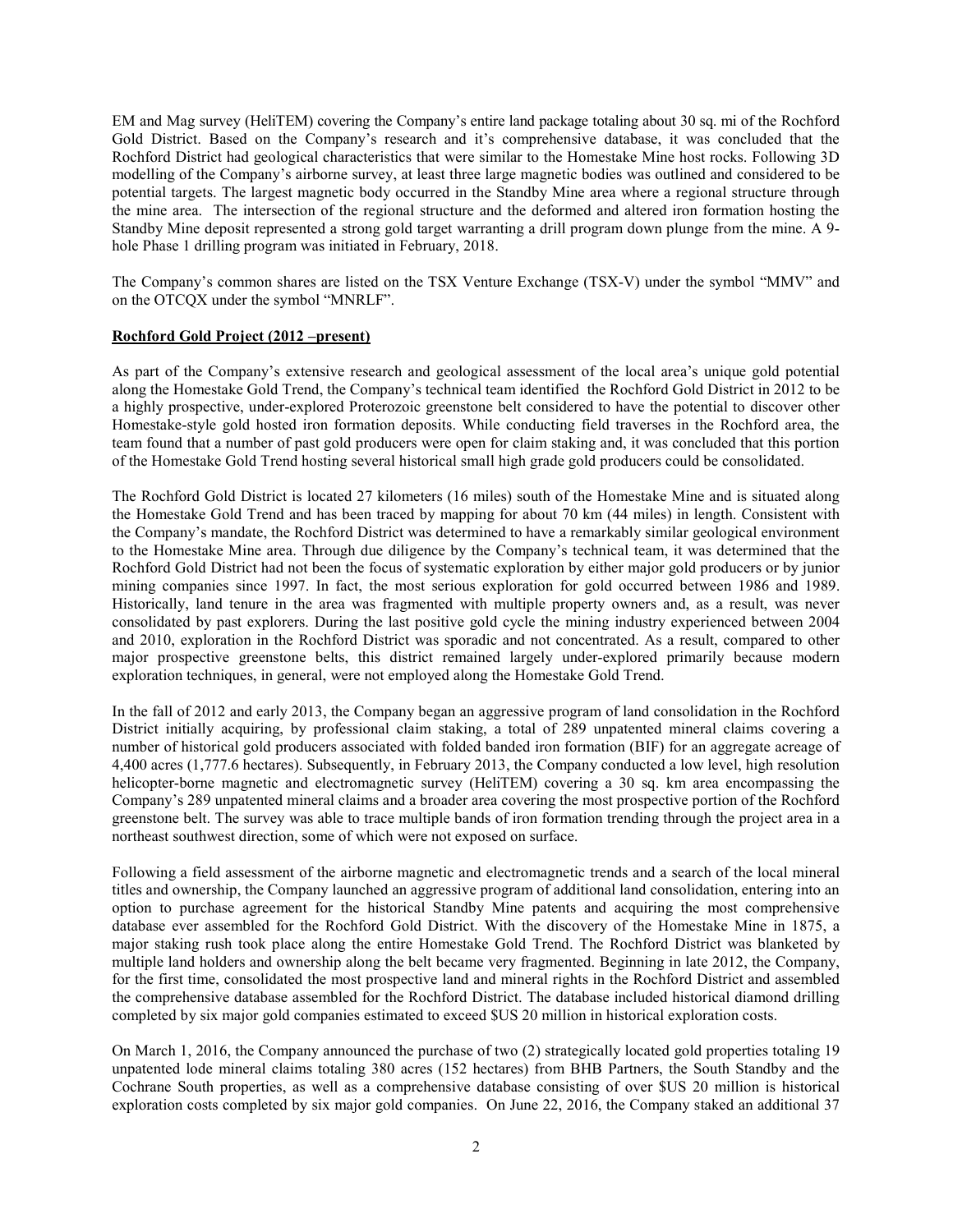unpatented lode mineral claims totaling 606 acres (242 hectares) south of the South Standby property acquired from BHB Partners. The claims were staked to provide better coverage along the 5.5 km long Standby-South Standby-Lookout Mine structural corridor. On September 2, 2016, the Company signed an exploration agreement with an option to purchase the historical Standby Mine property consisting of nine (9) contiguous patent claims totaling 67.45 acres (27 hectares). In October 2016, the Company purchased a proprietary digital database generated from core diamond drilling that was conducted by Homestake Mining Company between 1967 and 1988, and never before released to the public. The proprietary digital database consisted of 71 diamond drill holes totaling 22,393 meters of which 17 holes totaling 14,723 meters were drilled on the Standby Mine Property.

Between the period from January to June 30, 2017, the Company engaged the services of Earthscan Geoscience, a consulting group specializing in the compilation of the recently acquired comprehensive database. Since the data acquired was from multiple sources and from different generations, Earthscan Geoscience was able to get the data into a workable digital format compatible with several modern software programs. On May 2, 2017, the Company was issued EXNI permit 427 to drill 10,000 meters to define the down plunge extension of the Standby Mine gold deposit and was granted a water use permit for drill testing purposes. A diamond drill contract to drill 3,000 meters consisting of a minimum of 9 holes was signed with First Drilling, a Colorado based drill firm, in October 2017.

From February 11th, 2018 through to end of March, 2018 the Company completed 3 of the planned 9 drill holes on the Standby Mine patents totaling 1,322 meters, All three drill holes tested the upper 320 meters of the East Limb Structure. The drill program was voluntarily halted due to degrading road conditions due to spring thawing. Following the upgrading of the access road, drilling resumed on June 4, 2018. Between that period and August  $7^{\text{th}}$ , 2018, the Company completed an additional three (3) holes for a grand total of 2,155 meters drilled to date. Finally, between August  $8<sup>th</sup>$  and September  $5<sup>th</sup>$ , 2018, the Company completed an additional 3 holes totaling 782 meters. In all, 9 drill holes totaling 2,937 meters were completed in Phase 1. The Company is planning to drill an additional 4,000 meters as part of Phase 2.

As of the date of this report, the Company controlled a 100% interest in 458 unpatented lode mineral claims totaling 7,448.36 acres (3,014.25) hectares in the Rochford District and nine (9) patented claims totaling 67.45 acres (27 hectares).

# MINERAL EXPLORATION ACTIVITIES

# Rochford Gold Project, Black Hills of South Dakota

The Rochford Gold District is situated within the Homestake Gold Trend 27 kilometers (16 miles) south-southwest of the Homestake Mine, one of the largest gold producers in North American history and the largest iron formationhosted gold deposit of its kind in the world. The Company's experienced technical team concluded that, the Homestake Mine and the Rochford District were remarkably similar in host rock composition, structural style, metamorphic grade, and gold mineralization concluding that the Rochford District had the potential to contain more than one economic gold deposit. More than 45,000,000 ounces of gold have been produced from the Black Hills, with the majority from the world famous Homestake Mine (~40,000,000 ounces of Au) in Lead, South Dakota.

In late 2012, the Company acquired a significant presence in the Rochford District by staking 289 unpatented mineral claims totaling 4,474 acres (1,810 hectares) covering a 7 km by 2 km segment. The claims were staked to cover 9 historical past high grade gold producers.

In February and March, 2013, the Company completed a HELITEM electromagnetic and magnetic airborne geophysical survey over the Rochford Project area totalling 977.4 line km. Following further research, due diligence and numerous site visits to the Rochford District, in October 2015, the Company purchased two strategically located gold properties totaling 19 unpatented mineral claims and a comprehensive database that was never previously disclosed consisting of over \$US 10 million in historical exploration (primarily diamond drill results) from BHB Partners, a US based private group of geologists. The database and two gold properties were purchased for 4 million post-consolidated shares of the Company and no cash payment.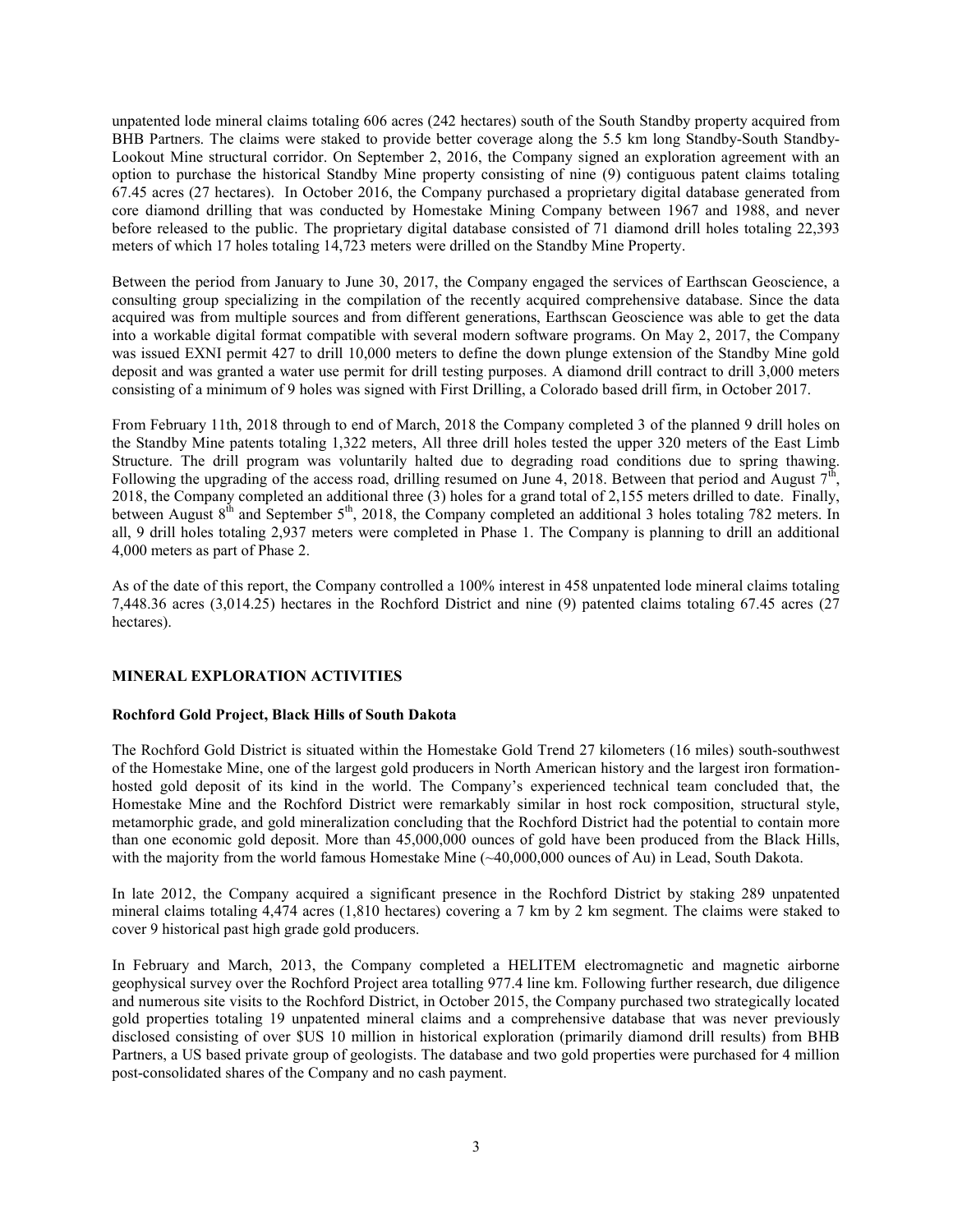In mid-March, 2016, the Company increased its landholdings in the Rochford District by staking an additional 37 unpatented mineral claims to provide better coverage along the Standby Mine-South Standby-Lookout Mine 5.5 km long structural corridor. By mid-March, the Company had assembled a total of 345 unpatented mineral claims totaling 5,447 acres (2,204 hectares).

On September 12, 2016, the Company signed an exploration agreement with an option to purchase a 100-% interest in the historic Standby Mine property, a "turn of the century" high grade gold producer located in Pennington County and consisting of 9 contiguous patent claims totaling 67.45 acres. Gold mineralization at the Standby Mine is hosted in a synclinally folded, southeasterly plunging-iron formation geologically similar to the Ledge-type deposits developed at the Homestake Mine. The Company also increased its landholdings in the Rochford District by staking an additional 113 unpatented mineral claims along the Standby Mine-South Standby-Lookout Mine. By end of March 2017, the Company had assembled a total of 458 unpatented mineral claims totaling 7,291 acres (2,951 hectares).

In April 2017, the Company engaged to services of Condor Geophysical Consulting based in Colorado, USA to conduct a Geo Interpretation of the magnetic data and a geophysical assessment of the airborne survey flown for the Company by Fugro in 2013. A final report was received from Condor in September 2017. In addition, the Company engaged the services of FMG Engineering, a local consulting firm based in Rapid City to assist the company to apply for drill permits on both the Standby Mine patented and on the Company's 100% owned unpatented claims located immediately south of the Cochrane gold deposit.

In October 2017, the Company signed a drilling contract with First Drilling, a Colorado-based drill contractor, to drill 12 holes on the Standby Mine patents. On February 11, 2018, drilling began and by September 5, 2018 nine holes of the planned twelve holes totaling 2,937 meters have been completed.

Prior to the initiation of the drill program on the Standby Mine patents, no field work had been performed on the Rochford property since the completion of the airborne survey in March 2013. The annual rental fees payable to the BLM for the Company's land holdings in the Rochford District were paid in August 2018 assuring the claim package is in good standing until September 1, 2019.

# Qualified Person

The technical contents in this document have been reviewed and approved by Nelson W. Baker, P.Eng., a qualified person as defined by National Instrument (NI) 43-101.

# DISCUSSION OF OPERATIONS

The Company is an exploration stage company and has no operating revenue. Expenditures related to mineral exploration and evaluation assets are capitalized. During the six months ended September 30, 2018, the Company incurred \$231,857 (2017 - \$75,942) in acquisition and property claim maintenance costs and \$1,072,026 (2017 - \$272,318) in exploration expenditures. The details of the mineral expenditures are included in the note 7 to the consolidated interim financial statements.

#### Three month period ended September 30, 2018

During the three months ended September 30, 2018, the Company reported a net loss of \$226,476 compared to a net loss of \$260,266 incurred in the three months ended September 30, 2017. The loss in the 2018 quarter relates primarily to general operating expenses of \$223,009 (2017 - \$239,619). The general operating expenses excluding share-based payment expenses for the three months ended September 30, 2018 were \$206,950 (2017 - \$157,515) and have increased from the comparative period due to increased project activities.

Six month period ended September 30, 2018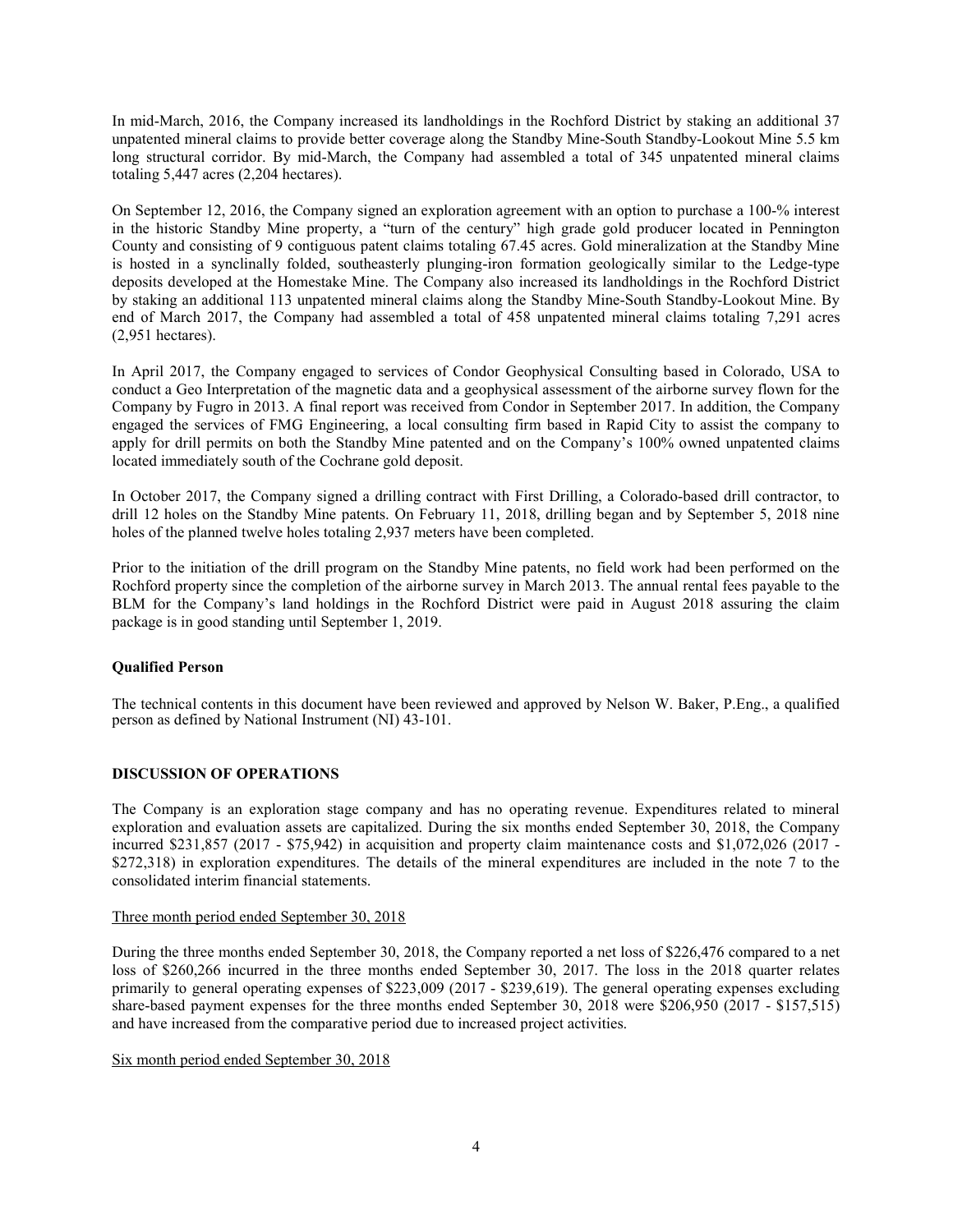During the six months ended September 30, 2018, the Company reported a net loss of \$620,693 compared to a net loss of \$441,986 incurred in the six months ended September 30, 2017. The loss in the 2018 quarter relates primarily to general operating expenses of \$631,222 (2017 - \$422,544). The general operating expenses excluding share-based payment expenses for the six months ended September 30, 2018 were \$448,042 (2017 - \$340,440). The variance was mainly attributable to:

- Consulting fees of  $$210,600 (2017 $171,552)$  are comprised of  $$162,000 (2017 $128,000)$  to corporate management team and \$48,600 (2017 - \$43,552) to contract consultants for general and geological consulting work. The Company has entered into four consulting agreements with a director and three companies controlled separately by two directors and an officer of the Company for management and corporate financial consulting services. The total monthly fee for these consulting agreements is \$27,000 (2017 - \$20,500).
- $\bullet$  Media and news dissemination of \$27,194 (2017 \$15,244) includes costs of media events and publications, news dissemination and promotional materials and has increased from the comparative period due to increased project promotion activities.
- Professional fees of \$61,997 (2017 \$27,347) are comprised of \$29,772 (2017 \$6,682) for legal and \$32,225 (2017 - \$20,665) for accounting and audit related costs. The increase in professional fees is mainly due to increased project activities in the current period.

Share-based payment expenses of \$183,180 (2017 - \$82,104), a non-cash charge, are the estimated fair value of the stock options were vested during the period. The Company used the Black-Scholes option pricing model for the fair value calculation.

# SUMMARY OF QUARTERLY RESULTS

The following table sets forth selected unaudited financial information for the Company's eight most recent quarters ending with the last quarter for the three months ended on September 30, 2018.

|                                                                                 | For the Three Months Ending |                          |                          |                  |                          |                          |                          |                  |  |  |
|---------------------------------------------------------------------------------|-----------------------------|--------------------------|--------------------------|------------------|--------------------------|--------------------------|--------------------------|------------------|--|--|
|                                                                                 | Fiscal 2019                 |                          | <b>Fiscal 2018</b>       |                  |                          |                          | Fiscal 2017              |                  |  |  |
|                                                                                 | Sept. 30,<br>2018           | Jun. 30,<br>2018         | Mar. 31,<br>2018         | Dec. 31,<br>2017 | Sept. 30,<br>2017        | Jun. 30,<br>2017         | Mar. 31,<br>2017         | Dec. 31,<br>2016 |  |  |
|                                                                                 | <b>(\$)</b>                 | <b>(\$)</b>              | <b>(S)</b>               | <b>(S)</b>       | <b>(\$)</b>              | <b>(S)</b>               | <b>(S)</b>               | <b>(S)</b>       |  |  |
| Total revenues                                                                  | $\overline{\phantom{a}}$    | $\overline{\phantom{a}}$ | $\overline{\phantom{a}}$ | -                | $\overline{\phantom{a}}$ | $\overline{\phantom{a}}$ | $\overline{\phantom{a}}$ | $\sim$           |  |  |
| Income (loss) from<br>continuing operations                                     | (226, 476)                  | (394,217)                | (786, 258)               | (286, 575)       | (260, 266)               | (181, 720)               | (238, 827)               | (156, 407)       |  |  |
| Net income (loss)                                                               | (226, 476)                  | (394, 217)               | (786, 258)               | (286, 575)       | (260, 266)               | (181,720)                | (238, 827)               | (156, 407)       |  |  |
|                                                                                 |                             |                          |                          |                  |                          |                          |                          |                  |  |  |
| Income (loss) from<br>continuing operations<br>per share - basic and<br>diluted | (0.00)                      | (0.01)                   | (0.01)                   | (0.01)           | (0.00)                   | (0.00)                   | (0.00)                   | (0.00)           |  |  |
| Net income (loss) per<br>share - basic and<br>diluted                           | (0.00)                      | (0.01)                   | (0.01)                   | (0.01)           | (0.00)                   | (0.00)                   | (0.00)                   | (0.00)           |  |  |

#### LIQUIDITY AND CAPITAL RESOURCES

As at September 30, 2018, the Company had a cash balance of \$198,020, a decrease of \$1,712,814 from the cash balance of \$1,910,834 on March 31, 2018. The Company spent \$438,324 (2017 - \$425,717) in operating activities and \$1,416,740 (2017 - \$286,783) on its mineral exploration project. During the six months ended September 30, 2018, the Company received net proceeds of \$142,250 from the exercise of stock options and warrants (2017 - \$nil).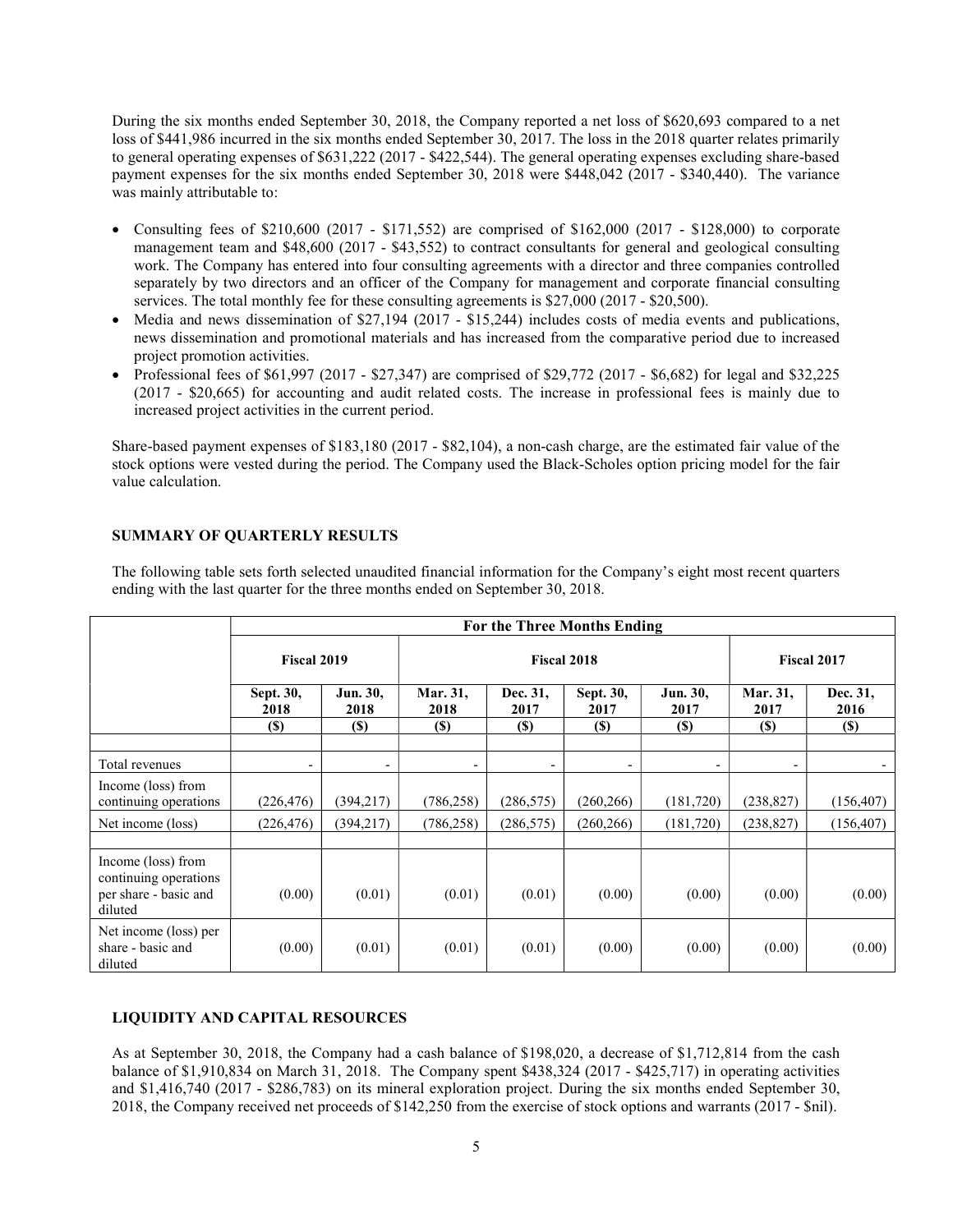The Company had working capital deficiency of \$303,554 as at September 30, 2018 compared to working capital of \$1,293,626 as at March 31, 2018.

Management estimates that the general operating costs, excluding share-based payments expense, for the next 12 months will be approximately \$900,000. In addition, the Company has commitments of US\$150,000 due under the Standby property agreement. At present, the Company may not have sufficient capital resources to meet its anticipated operating and capital requirements for the next 12 months. The Company anticipates raising additional capital to finance the continuous development of the Rochford project in fiscal 2019. The Company will continue to monitor the current economic and financial market conditions and evaluate their impact on the Company's liquidity and future prospects.

#### Going Concern

The Company is an exploration stage company. At present, the Company's operations do not generate cash flow and its financial success is dependent on management's ability to discover economically viable mineral deposits. The mineral exploration process can take many years and is subject to factors that are beyond the Company's control. In order to continue as a going concern and to meet its corporate objectives, which primarily consist of exploration work on its mineral properties, the Company will require additional financing through debt or equity issuances or other available means. Although the Company has been successful in the past in obtaining financing, there is no assurance that it will be able to obtain adequate financing in the future or that such financing will be on terms advantageous to the Company. Management believes it will be able to raise equity capital as required in the long term, but recognizes there will be risks involved that may be beyond their control. The annual and interim financial statements do not include any adjustments to the recoverability and classification of reduced asset amounts and classification of liabilities that might be necessary should the Company be unable to continue operations. These adjustments could be material. The Company is not subject to material externally-imposed capital constraints.

#### OFF-BALANCE SHEET ARRANGEMENTS

The Company does not have any off-balance sheet arrangements.

#### RELATED PARTY TRANSACTIONS

Amounts due to related parties of \$254,070 (March 31, 2018 - \$226,458) were for services rendered to the Company by the directors and officers or companies controlled by its directors and officers or former directors and are unsecured, non-interest bearing, and have no specific terms of repayment.

Key management personnel include directors (executive and non-executive) and senior officers of the Company. The compensation paid or payable to key management personnel during the six month periods ended September 30 is as follows:

|                          |   | 2018         | 2017    |
|--------------------------|---|--------------|---------|
|                          |   |              |         |
| Consulting fees          | S | $162,000$ \$ | 128,000 |
| Office and miscellaneous |   | 7,500        | 9,000   |
| Professional fees        |   | 33,138       | 18,493  |
| Share-based payments     |   | 130,878      |         |
|                          |   |              |         |
| Total                    | S | 333,516 \$   | 155,493 |

The Company entered into the following transactions relating to key management personnel and entities over which they have control or significant influence during the six month period ended September 30, 2018: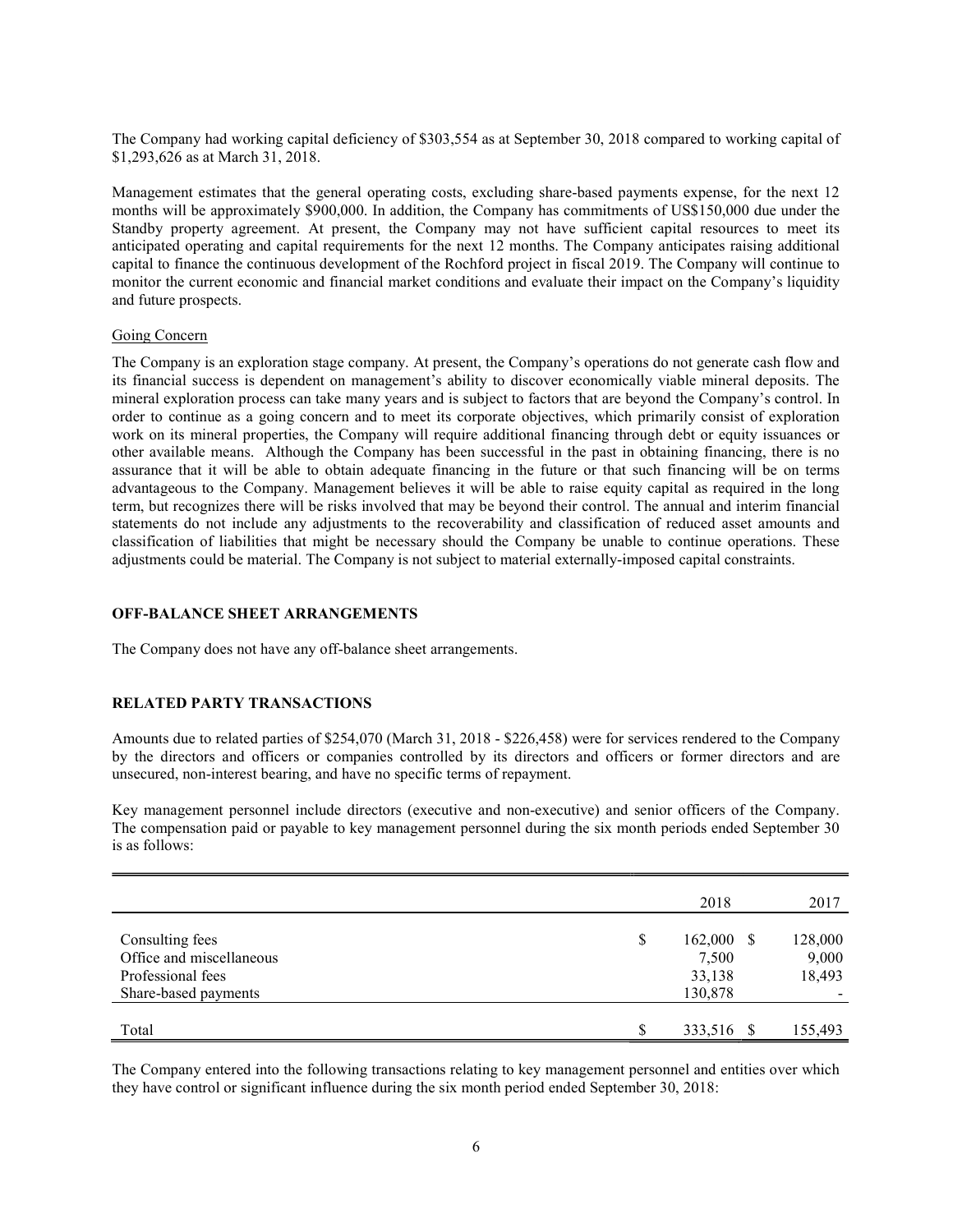- a) Incurred consulting fees of \$60,000 (2017 \$48,000) to a company controlled by the President of the Company.
- b) Incurred consulting fees of \$30,000 (2017 \$30,000) and office expenses of \$7,500 (2017 \$9,000) to a company controlled by a director of the Company.
- c) Incurred consulting fees of \$42,000 (2017 \$30,000) to a director of the Company.
- d) Incurred professional fees of \$5,913 (2017 \$4,318) to a company which a director of the Company is an officer.
- e) Incurred professional fees of \$27,225 (2017 \$14,175) and consulting fees of \$30,000 (2017 \$15,000) to a company controlled by the Chief Financial Officer of the Company.
- f) Incurred consulting fees of \$nil (2017 \$5,000) to a company controlled by a former director of the Company.

The Company has entered into four consulting agreements with a director and three companies controlled separately by two directors and an officer of the Company for management and corporate consulting services for a total monthly fee of \$27,000 plus applicable taxes. These agreements are for a one year term and continue thereafter on a month to month basis and may be terminated with a six month notice or a termination payment equal to six months' remuneration.

# CRITICAL ACCOUNTING ESTIMATES

The preparation of the Company's consolidated financial statements requires management to make estimates and assumptions that affect the reported amounts of assets and liabilities at the date of the financial statements and reported amounts of expenses during the period. Actual results could differ from these estimates. The Company's management reviews these estimates and underlying assumptions on an ongoing basis, based on experience and other factors, including expectations of future events that are believed to be reasonable under the circumstances. Revisions to estimates are adjusted for prospectively in the period in which the estimates are revised. Significant areas requiring the use of management estimates include:

- i) The determination of the fair value of stock options and agent's warrants using stock pricing models, require the input of highly subjective assumptions, including the expected price volatility. Changes in the subjective input assumptions could materially affect the fair value estimate.
- ii) The determination of deferred income tax assets or liabilities requires subjective assumptions regarding future income tax rates and the likelihood of utilizing tax carry-forwards. Changes in these assumptions could materially affect the recorded amounts.

# FINANCIAL INSTRUMENTS

The Company classified its financial instruments as follows: cash and restricted cash classified as loans and receivables and measured at amortized cost; trade and other payables and amounts due to related parties as other financial liabilities and measured at amortized cost. The carrying amount of financial assets and liabilities carried at amortized cost is a reasonable approximation of fair value due to the relatively short period to maturity of these financial instruments.

#### Financial risk management

The Company's financial risks arising from its financial instruments are credit risk, liquidity risk, interest rate risk and foreign exchange rate risk. The Company's exposures to these risks and the policies on how to mitigate these risks are set out below. Management manages and monitors these exposures to ensure appropriate measures are implemented on a timely and effective manner.

Credit risk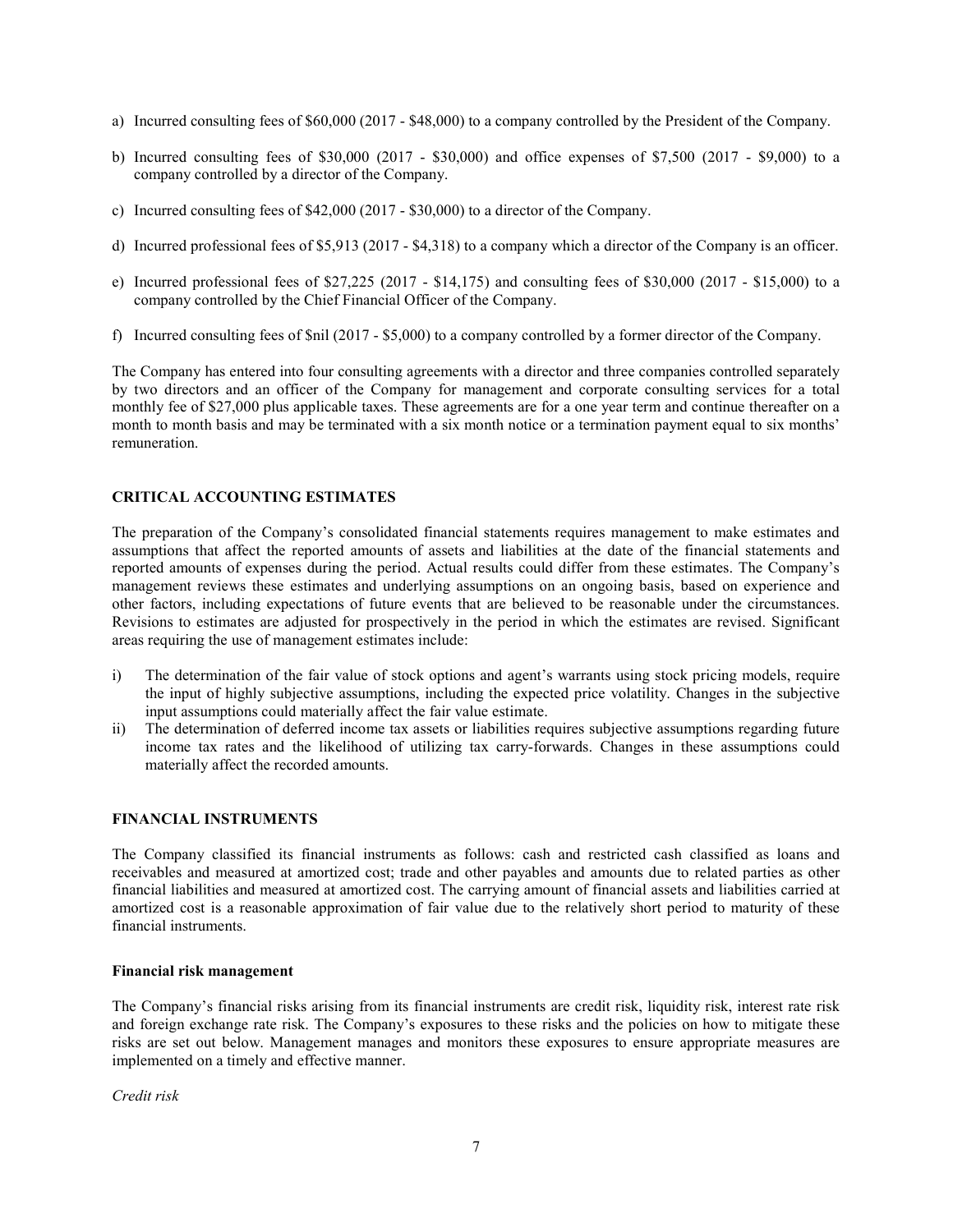Credit risk is the risk of potential loss to the Company if the counter party to a financial instrument fails to meet its contractual obligations. The credit risk of the Company is associated with cash and cash equivalents and restricted cash. The credit risk with respect to its cash and cash equivalents and restricted cash is minimal as they are held with high-credit quality financial institutions. Management does not expect these counterparties to fail to meet their obligations.

## Liquidity risk

Liquidity risk is the risk that the Company will not meet its obligations associated with its financial liabilities as they fall due. The Company performs cash flow forecasting for each fiscal year to ensure there is sufficient cash available to fund its projects and operations. As at September 30, 2018, the Company had a cash and cash equivalents balance of \$198,020 and current liabilities of \$682,150. The Company's financial liabilities include trade and other payables which have contractual maturities of 30 days or are due on demand.

At present, the Company's operations do not generate cash flow. The Company's primary source of funding has been the issuance of equity securities through private placements and the exercise of stock options and warrants. Despite previous success in completing these financings, there is no guarantee of obtaining future financings.

## Interest rate risk

Interest risk is the risk that fair value or future cash flows of a financial instrument will fluctuate because of changes in the market interest rates. The Company is exposed to interest rate risk to the extent that the cash maintained at the financial institutions. The interest rate risks on cash and restricted cash are not considered significant due to their short-term nature and maturity.

#### Foreign exchange rate risk

Foreign exchange risk is the risk that fair value or future cash flows of a financial instrument will fluctuate because of changes in foreign exchange rates. The Company's functional currency is the Canadian dollar and major purchases are transacted in Canadian dollars. The Company funds certain operations, exploration and administrative expenses in the United States by using US dollars converted from its Canadian bank accounts. At September 30, 2018, the Company had financial assets of \$148,257 and financial liabilities of \$336,673 denominated in United States dollars. A 10% strengthening of the US dollar would affect net loss by approximately \$18,800. The Company does not hedge its foreign exchange risk.

#### OUTSTANDING SHARE DATA

The Company had the following common shares, stock options and warrants outstanding as at the date of this report on a post consolidated basis:

| Issued and Outstanding Common shares | 68, 121, 536 |
|--------------------------------------|--------------|
| Stock options                        | 5,875,000    |
| Warrants                             | 19,279,498   |
|                                      |              |
|                                      | 93,276,034   |

## CHANGES IN ACCOUNTING POLICIES INCLUDING INITIAL ADOPTION

#### New accounting policies

New standard IFRS 9 Financial Instruments ("IFRS 9") has been issued by IASB to replace IAS 39 Financial Instruments: Recognition and Measurement ("IAS 39"). IFRS 9 introduces extensive changes to IAS 39's guidance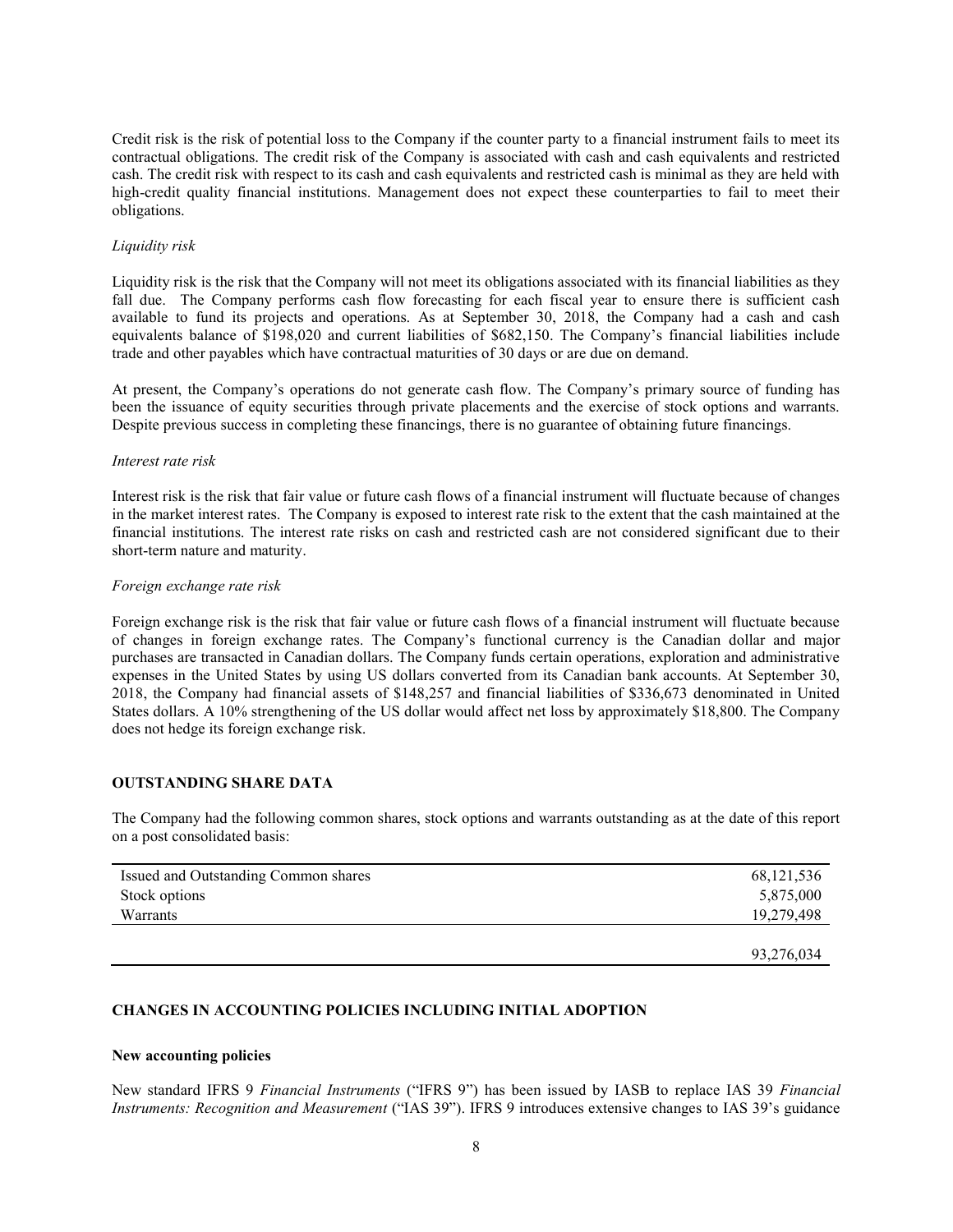on the classification and measurement of financial assets and introduces a new "expected credit loss model" for the impairment of financial assets. IFRS 9 also provides new guidance on the application of hedge accounting. The standard becomes effective for annual periods beginning on or after January 1, 2018, which is the date of the Company will adopt IFRS 9.

Most of the requirements in IAS 39 for classification and measurement of financial liabilities were carried forward in IFRS 9, so the Company's accounting policy with respect to financial liabilities is substantially unchanged. All aspects of our accounting policies for financial instruments as disclosed in note 3 to the financial statements for the year ended March 31, 2018 are unaffected.

## Future change

A number of new standards and amendments to existing standards have been issued by the IASB that are mandatory for accounting periods beginning on or after January 1, 2019, or later periods. The Company has not applied these new standards in preparing these financial statements. The following pronouncement is considered by the Company to be the most significant of several pronouncements that may affect the financial statements in future periods.

 New standard IFRS 16 Leases ("IFRS 16") has been issued by the IASB to replace IAS 17 Leases and the related interpretive guidance. IFRS 16 applies a control model to the identification of leases, distinguishing between a lease and a service contract on the basis of whether the customer controls the asset being leased. For those assets determined to meet the definition of a lease, IFRS 16 introduces significant changes to the accounting by lessees, introducing a single, on-balance sheet accounting model that is similar to current finance lease accounting, with limited exceptions for short-term leases or leases of low value assets. Lessor accounting is not substantially changed. The mandatory effective date of IFRS 16 is for annual periods beginning on or after January 1, 2019, with early adoption permitted for entities that have adopted IFRS 15 Revenue. The Company is currently evaluating the impact of adopting IFRS 9 on its consolidated financial statements.

Other new standards or interpretations with future effective dates are either not applicable or not expected to have a significant impact on the Company's financial statements.

#### Comparative Figures

Certain comparative figures have been reclassified to conform to the current period's presentation.

# RISK AND UNCERTAINTIES

#### Operating Hazards and Risks

Mineral exploration involves many risks. The operations in which the Company has a direct or indirect interest will be subject to all the hazards and risks normally incidental to exploration, any of which could result in work stoppages and damage to persons or property or the environment and possible legal liability for any and all damage. Fires, power outages, labour disruptions, flooding, landslides and the inability to obtain suitable or adequate machinery, equipment or labour are some of the risks involved in the conduct of exploration programs. In addition, certain properties of the Company are located within the areas that may include Native American asserted traditional territories, and the exploration and development of these properties may affect or be perceived to affect asserted Native American rights and titles, which may cause permitting delays or opposition by Native American groups.

#### Environmental Factors

The Company currently conducts exploration activities in South Dakota of US. Such activities are subject to various laws, rules and regulations governing the protection of the environment. Such legislation imposes rigorous standards on the mining industry to reduce or eliminate the effects of waste generated by extraction and processing operations and subsequently deposited on the ground or emitted into the air or water.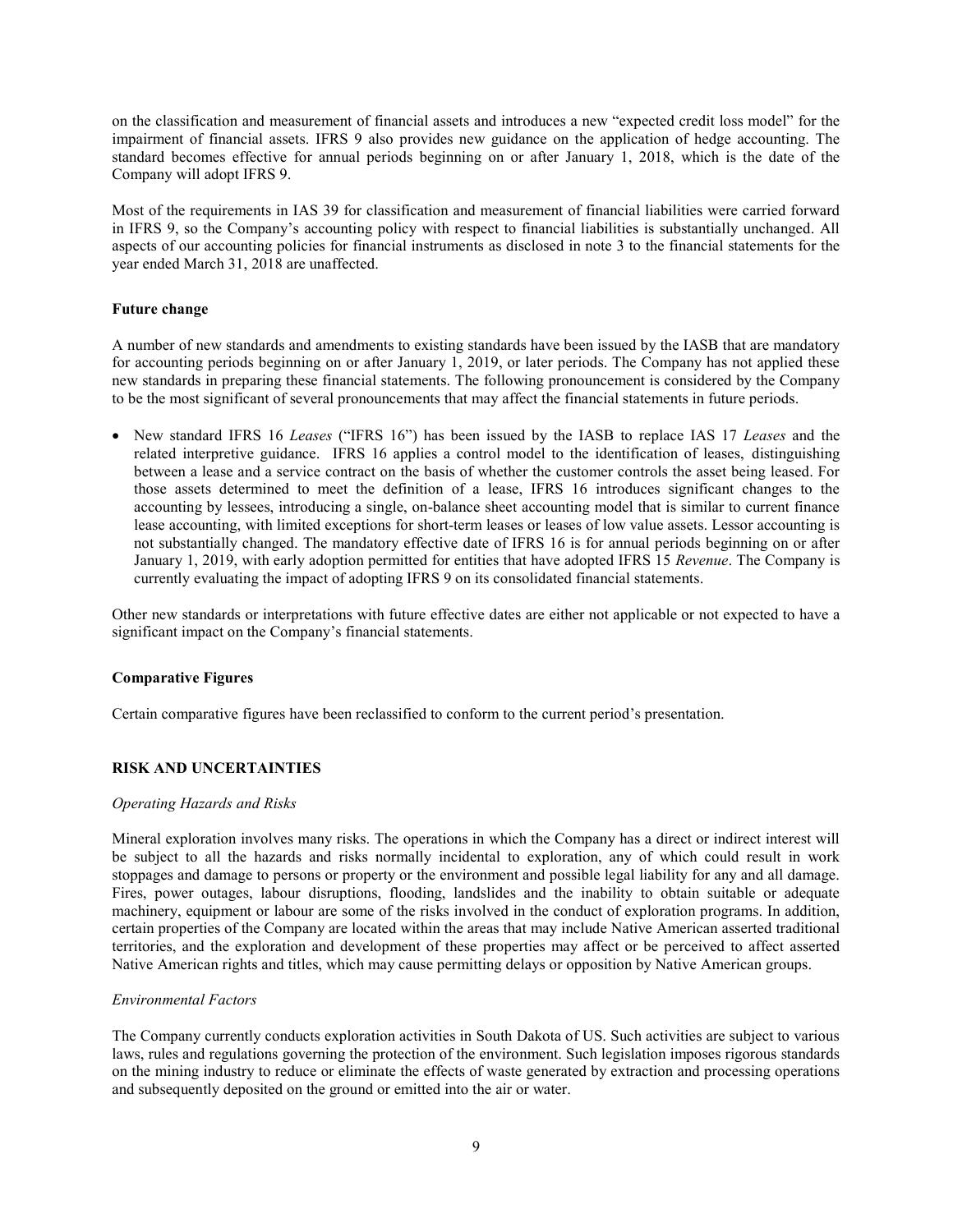All phases of the Company's operations are subject to environmental regulation in the jurisdictions in which it operates. Environmental legislation is evolving in a manner which requires stricter standards and enforcement, increased fines and penalties for non-compliance, more stringent environmental assessments of proposed properties and a heightened degree of responsibility for companies and their officers, directors and employees. There is no assurance that future changes in environmental regulation, if any, will not adversely affect the Company's operations. The cost of compliance with changes in governmental regulations has the potential to preclude entirely the economic development of a property.

The Company is able to conduct its exploration within the provisions of the applicable environmental legislation without undue constraint on its ability to carry on efficient operations. The estimated annual cost of environmental compliance for all properties held by the Company in the exploration stage is minimal and pertains primarily to carrying out diamond drilling, trenching or stripping. Environmental hazards may exist on the Company's properties, which hazards are unknown to the Company at present, which have been caused by previous or existing owners or operators of the properties.

#### Governmental Regulation

Exploration activities on the Company's properties are affected to varying degrees by: (i) government regulations relating to such matters as environmental protection, health, safety and labour; (ii) mining law reform; (iii) restrictions on production, price controls, and tax increases; (iv) maintenance of claims; (v) tenure; and (vi) expropriation of property. There is no assurance that future changes in such regulation, if any, will not adversely affect the Company's operations. Changes in such regulation could result in additional expenses and capital expenditures, restrictions on the availability of capital, competition, reserve uncertainty, potential conflicts of interest, title risks, dilution, and restrictions and delays in operations, the extent of which cannot be predicted.

The Company is at the exploration stage on all of its properties. Exploration on the Company's properties requires responsible best exploration practices to comply with company policy, government regulations, maintenance of claims and tenure. All mining activities in South Dakota, regardless of the private or public status of the land on which they occurs, are regulated through the South Dakota Mined Land Reclamation Act, and the South Dakota Mined Land Reclamation Regulations. The South Dakota Department of Environment of Natural Resources (DENR) administers the state mining laws; mining-related environmental permits are issued by the DENR and its governor appointed citizen boards.

If any of the Company's projects are advanced to the development stage, those operations will also be subject to various laws and regulations concerning development, production, taxes, labour standards, environmental protection, mine safety and other matters.

#### Additional Funding Requirements

Further exploration on and development of, the Company's projects will require additional resources and funding. The Company currently does not have sufficient funds to fully develop these projects. In addition, any positive production decision, if achieved, would require significant funding for project engineering and construction. Accordingly, the continuing development of the Company's properties will depend upon the Company's ability to obtain financing through debt financing, equity financing, the joint venturing of projects, or other means. There is no assurance that the Company will be successful in obtaining the required financing for these or other purposes, including for general working capital.

# FORWARD LOOKING STATEMENTS

This MD&A contains certain forward‐looking information and statements. These forward-looking statements are based on current expectations and various estimates, factors and assumptions as at the date of this MD&A. The words "expects", "plans", "anticipates", "believes", "intends", "estimates", "projects", "potential", "interprets", "may", "will" and similar expressions identify forward-looking statements. Information concerning the interpretation of drill results may also be considered a forward-looking statement; as such information constitutes a prediction of what mineralization might be found to be present if and when a project is actually developed. The